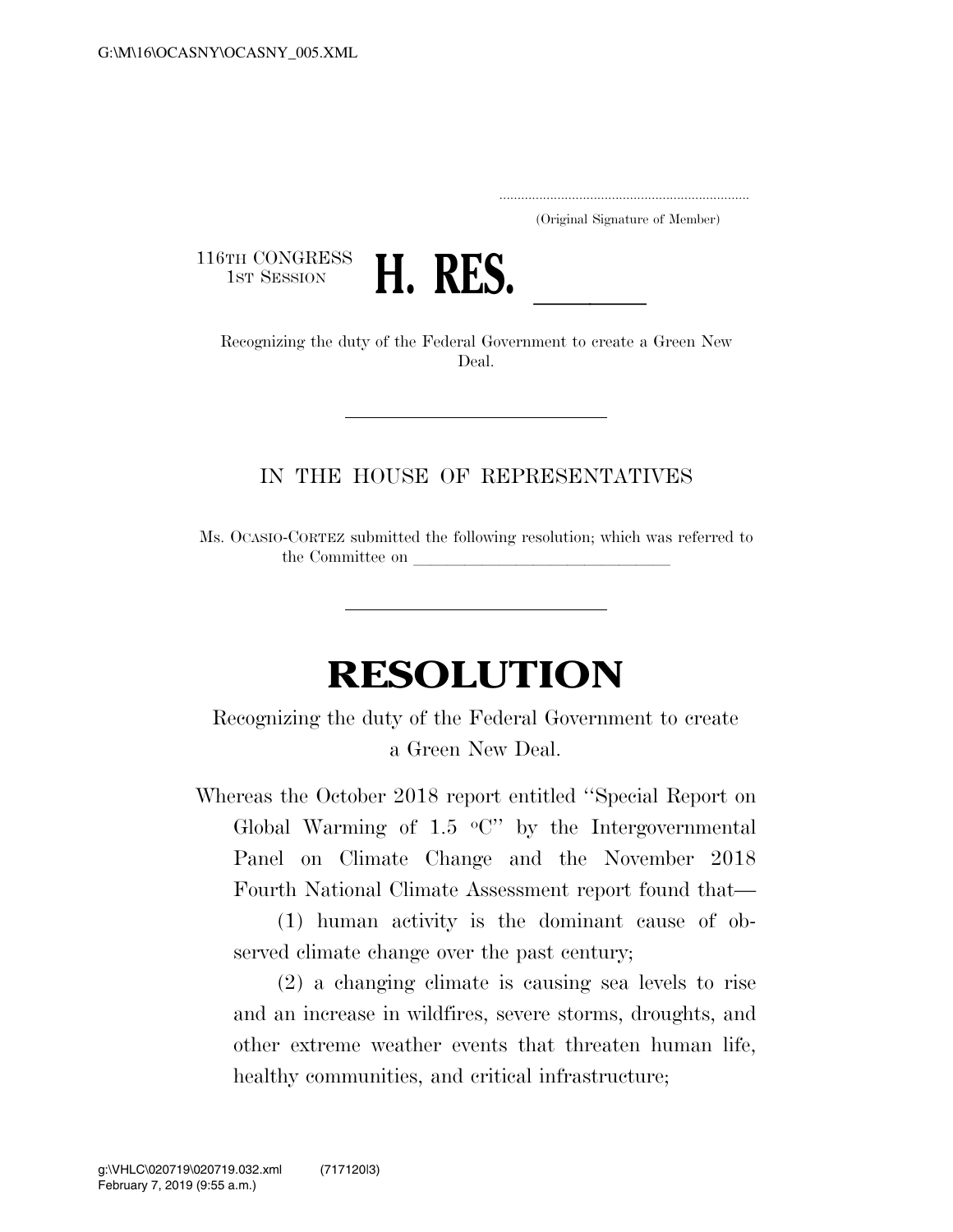(3) global warming at or above 2 degrees Celsius beyond preindustrialized levels will cause—

(A) mass migration from the regions most affected by climate change;

(B) more than \$500,000,000,000 in lost annual economic output in the United States by the year 2100;

(C) wildfires that, by 2050, will annually burn at least twice as much forest area in the western United States than was typically burned by wildfires in the years preceding 2019;

(D) a loss of more than 99 percent of all coral reefs on Earth;

(E) more than 350,000,000 more people to be exposed globally to deadly heat stress by 2050; and

(F) a risk of damage to \$1,000,000,000,000 of public infrastructure and coastal real estate in the United States; and

(4) global temperatures must be kept below 1.5 degrees Celsius above preindustrialized levels to avoid the most severe impacts of a changing climate, which will require—

(A) global reductions in greenhouse gas emissions from human sources of 40 to 60 percent from 2010 levels by 2030; and

(B) net-zero global emissions by 2050;

Whereas, because the United States has historically been responsible for a disproportionate amount of greenhouse gas emissions, having emitted 20 percent of global greenhouse gas emissions through 2014, and has a high technological capacity, the United States must take a leading role in reducing emissions through economic transformation;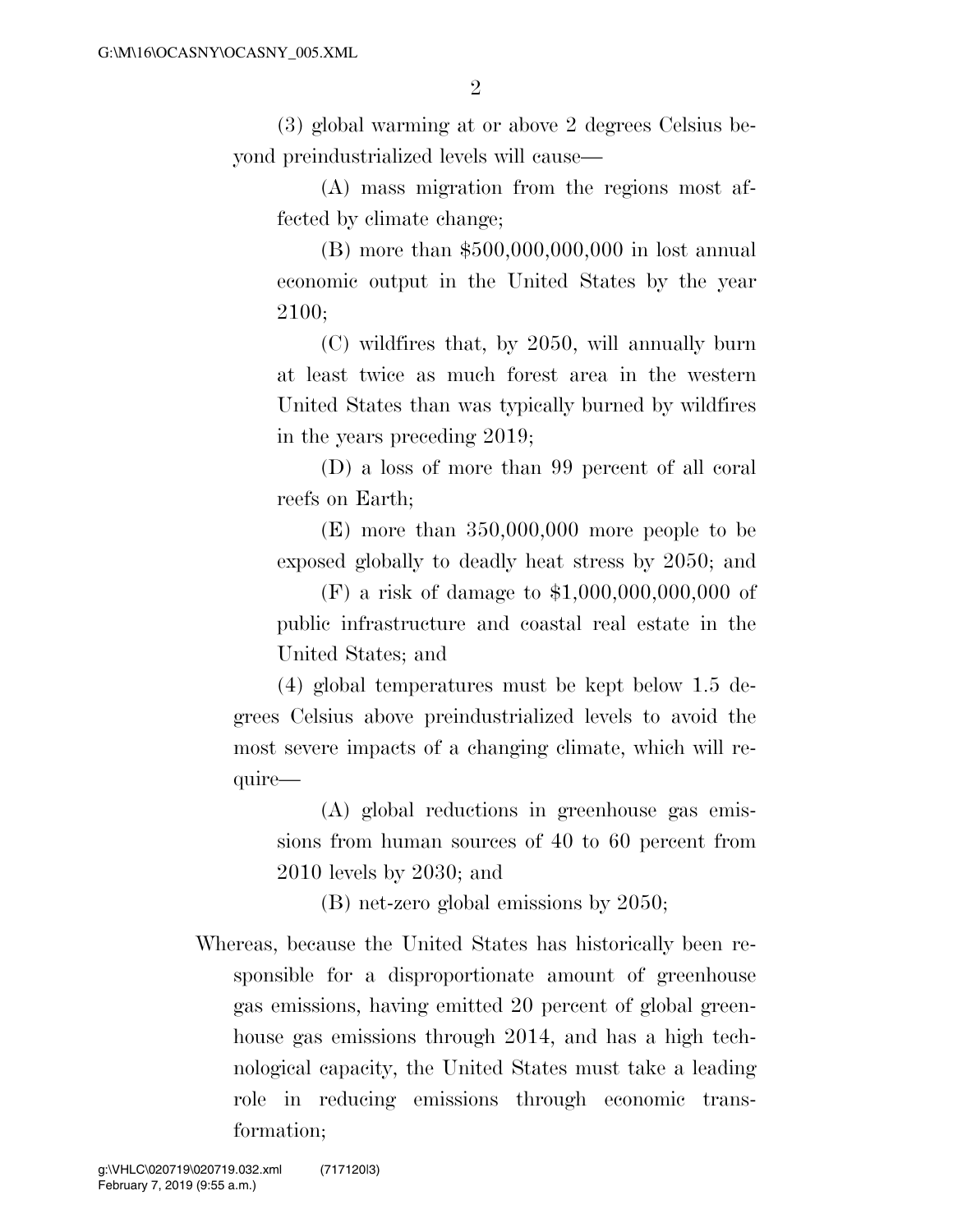Whereas the United States is currently experiencing several related crises, with—

(1) life expectancy declining while basic needs, such as clean air, clean water, healthy food, and adequate health care, housing, transportation, and education, are inaccessible to a significant portion of the United States population;

(2) a 4-decade trend of wage stagnation, deindustrialization, and antilabor policies that has led  $to$ —

(A) hourly wages overall stagnating since the 1970s despite increased worker productivity;

(B) the third-worst level of socioeconomic mobility in the developed world before the Great Recession;

(C) the erosion of the earning and bargaining power of workers in the United States; and

(D) inadequate resources for public sector workers to confront the challenges of climate change at local, State, and Federal levels; and

(3) the greatest income inequality since the 1920s, with—

(A) the top 1 percent of earners accruing 91 percent of gains in the first few years of economic recovery after the Great Recession;

(B) a large racial wealth divide amounting to a difference of 20 times more wealth between the average white family and the average black family; and

(C) a gender earnings gap that results in women earning approximately 80 percent as much as men, at the median;

Whereas climate change, pollution, and environmental destruction have exacerbated systemic racial, regional, so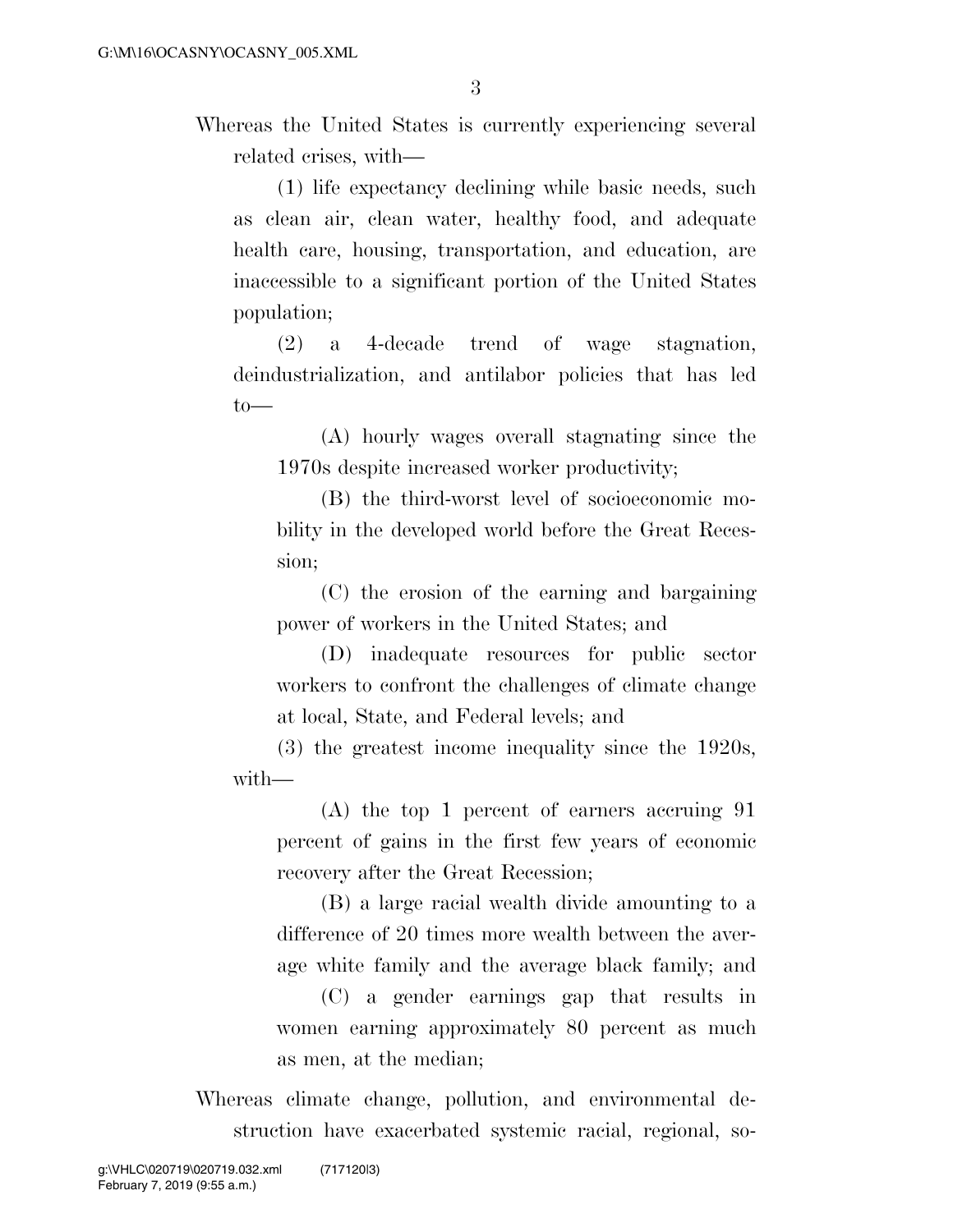cial, environmental, and economic injustices (referred to in this preamble as ''systemic injustices'') by disproportionately affecting indigenous peoples, communities of color, migrant communities, deindustrialized communities, depopulated rural communities, the poor, low-income workers, women, the elderly, the unhoused, people with disabilities, and youth (referred to in this preamble as ''frontline and vulnerable communities'');

Whereas, climate change constitutes a direct threat to the national security of the United States—

(1) by impacting the economic, environmental, and social stability of countries and communities around the world; and

(2) by acting as a threat multiplier;

- Whereas the Federal Government-led mobilizations during World War II and the New Deal created the greatest middle class that the United States has ever seen, but many members of frontline and vulnerable communities were excluded from many of the economic and societal benefits of those mobilizations; and
- Whereas the House of Representatives recognizes that a new national, social, industrial, and economic mobilization on a scale not seen since World War II and the New Deal era is a historic opportunity—

(1) to create millions of good, high-wage jobs in the United States;

(2) to provide unprecedented levels of prosperity and economic security for all people of the United States; and

(3) to counteract systemic injustices: Now, therefore, be it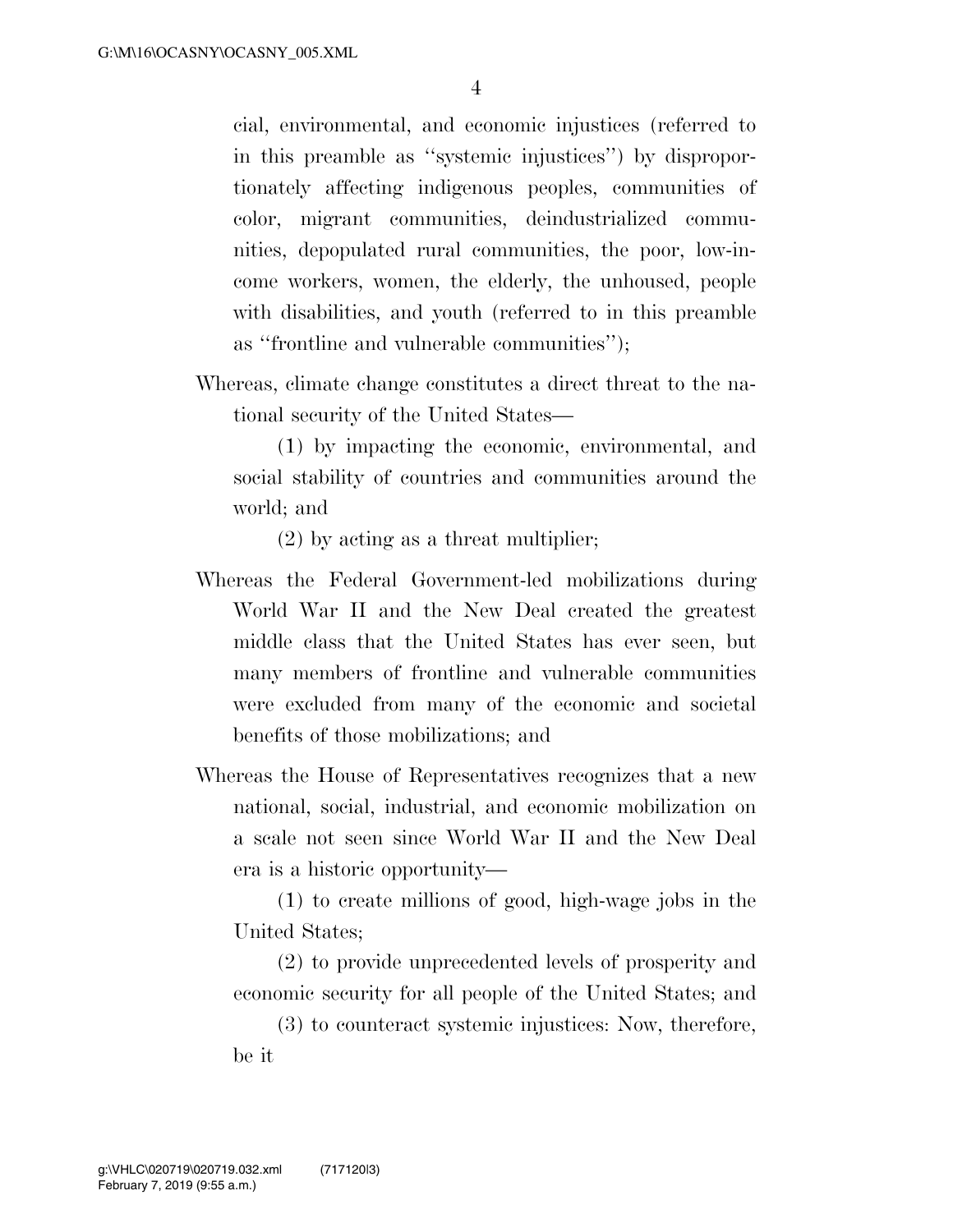| $\mathbf{1}$   | <i>Resolved</i> , That it is the sense of the House of Rep- |
|----------------|-------------------------------------------------------------|
| 2              | resentatives that—                                          |
| 3              | $(1)$ it is the duty of the Federal Government to           |
| $\overline{4}$ | create a Green New Deal—                                    |
| 5              | (A) to achieve net-zero greenhouse gas                      |
| 6              | emissions through a fair and just transition for            |
| 7              | all communities and workers;                                |
| 8              | (B) to create millions of good, high-wage                   |
| 9              | jobs and ensure prosperity and economic secu-               |
| 10             | rity for all people of the United States;                   |
| 11             | (C) to invest in the infrastructure and in-                 |
| 12             | dustry of the United States to sustainably meet             |
| 13             | the challenges of the 21st century;                         |
| 14             | (D) to secure for all people of the United                  |
| 15             | States for generations to come—                             |
| 16             | (i) clean air and water;                                    |
| 17             | (ii) climate and community resiliency;                      |
| 18             | (iii) healthy food;                                         |
| 19             | (iv) access to nature; and                                  |
| 20             | (v) a sustainable environment; and                          |
| 21             | (E) to promote justice and equity by stop-                  |
| 22             | ping current, preventing future, and repairing              |
| 23             | historic oppression of indigenous peoples, com-             |
| 24             | munities<br>of color, migrant communities,                  |
| 25             | deindustrialized communities, depopulated rural             |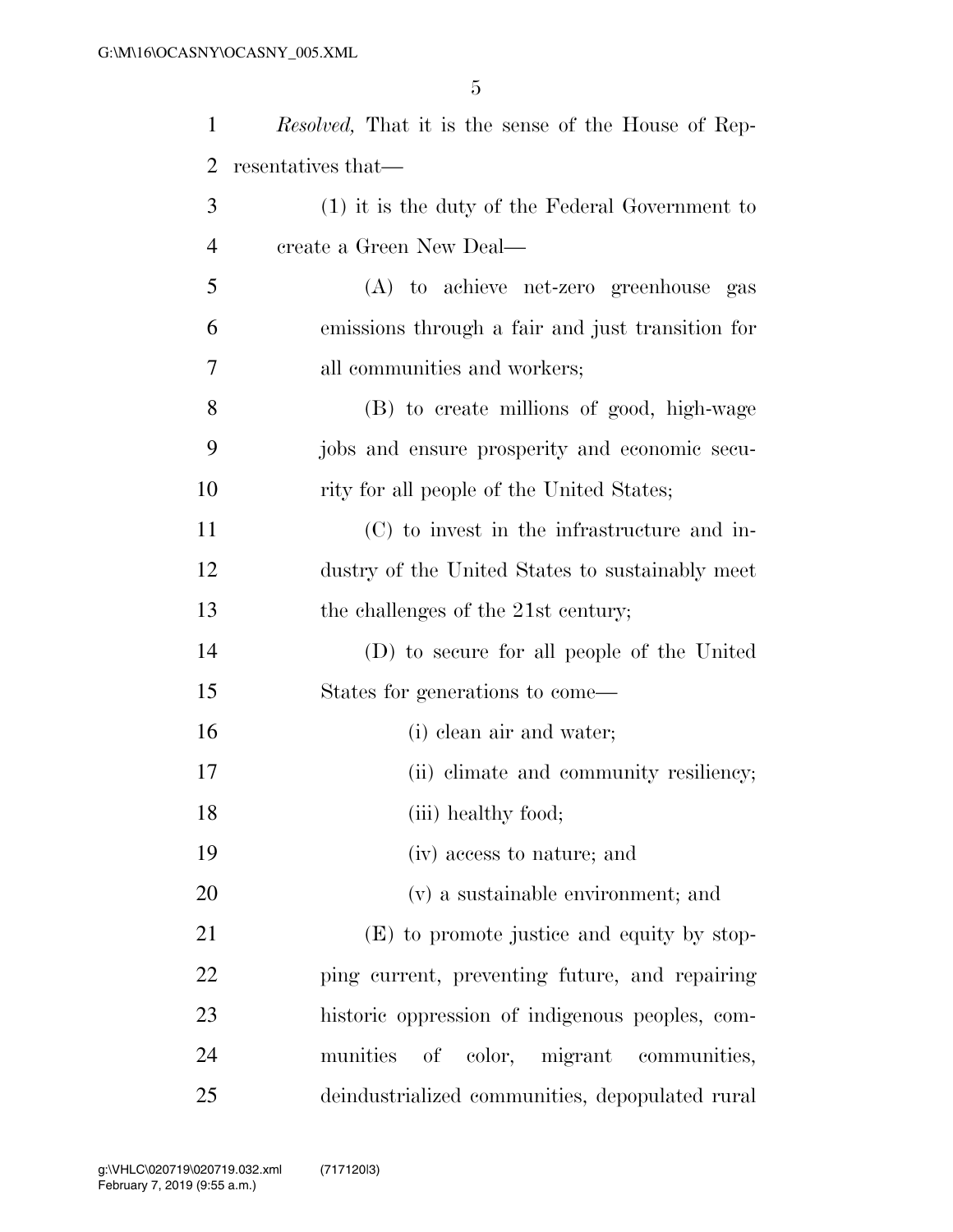communities, the poor, low-income workers, women, the elderly, the unhoused, people with disabilities, and youth (referred to in this reso- lution as ''frontline and vulnerable commu- nities"); (2) the goals described in subparagraphs (A) through (E) of paragraph (1) (referred to in this resolution as the ''Green New Deal goals'') should

 be accomplished through a 10-year national mobili- zation (referred to in this resolution as the ''Green New Deal mobilization'') that will require the fol-lowing goals and projects—

 (A) building resiliency against climate change-related disasters, such as extreme weather, including by leveraging funding and providing investments for community-defined projects and strategies;

 (B) repairing and upgrading the infra-structure in the United States, including—

20 (i) by eliminating pollution and green- house gas emissions as much as techno-22 logically feasible;

 (ii) by guaranteeing universal access 24 to clean water;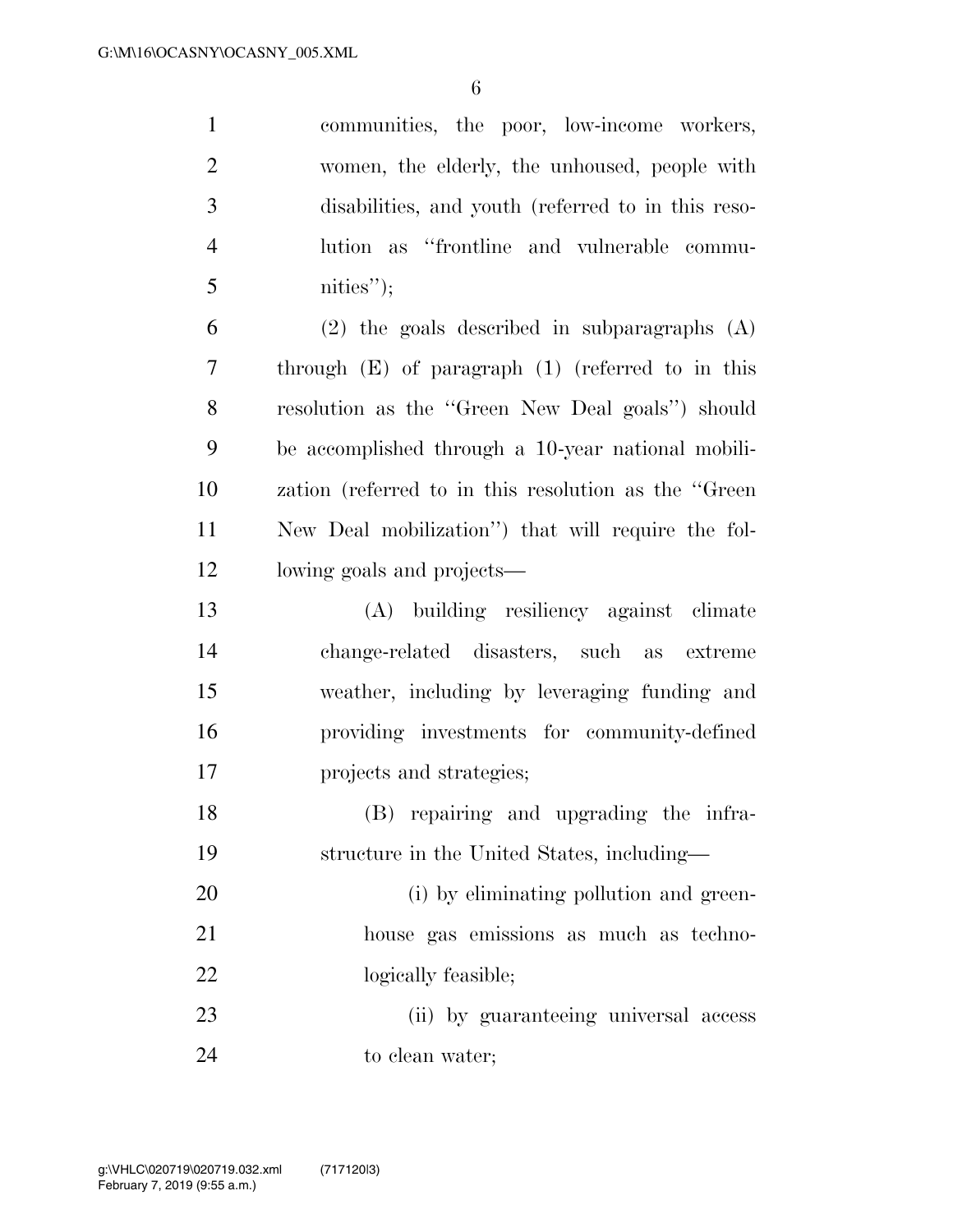| $\mathbf{1}$   | (iii) by reducing the risks posed by cli-         |
|----------------|---------------------------------------------------|
| 2              | mate impacts; and                                 |
| 3              | (iv) by ensuring that any infrastruc-             |
| $\overline{4}$ | ture bill considered by Congress addresses        |
| 5              | climate change;                                   |
| 6              | (C) meeting 100 percent of the power de-          |
| 7              | mand in the United States through clean, re-      |
| 8              | newable, and zero-emission energy sources, in-    |
| 9              | cluding—                                          |
| 10             | (i) by dramatically expanding and up-             |
| 11             | grading renewable power sources; and              |
| 12             | (ii) by deploying new capacity;                   |
| 13             | (D) building or upgrading to energy-effi-         |
| 14             | cient, distributed, and "smart" power grids,      |
| 15             | and ensuring affordable access to electricity;    |
| 16             | (E) upgrading all existing buildings in the       |
| 17             | United States and building new buildings to       |
| 18             | achieve maximum energy efficiency, water effi-    |
| 19             | ciency, safety, affordability, comfort, and dura- |
| 20             | bility, including through electrification;        |
| 21             | (F) spurring massive growth in clean man-         |
| 22             | ufacturing in the United States and removing      |
| 23             | pollution and greenhouse gas emissions from       |
| 24             | manufacturing and industry as much as is tech-    |
| 25             | nologically feasible, including by expanding re-  |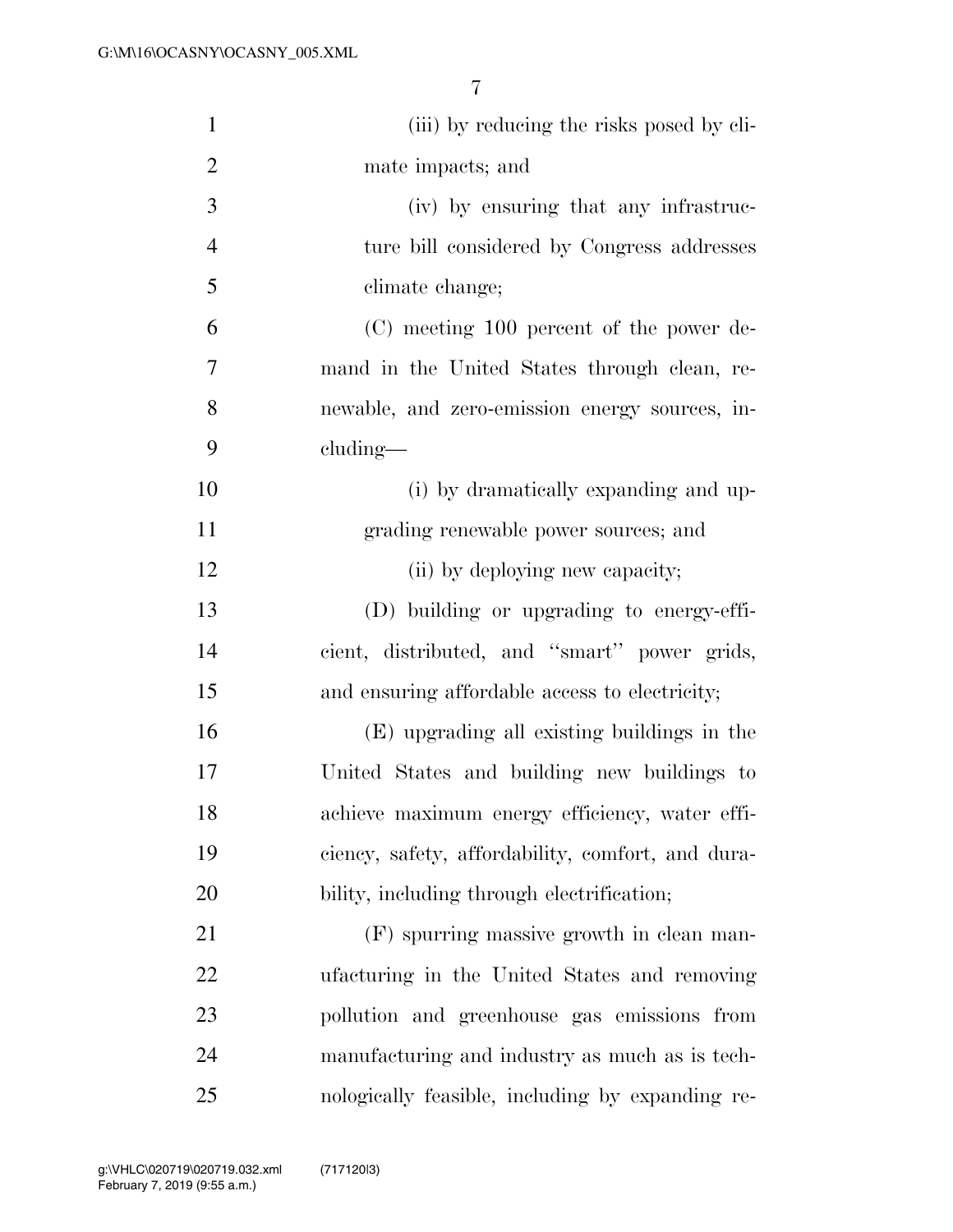| $\mathbf{1}$   | newable energy manufacturing and investing in    |
|----------------|--------------------------------------------------|
| $\overline{2}$ | existing manufacturing and industry;             |
| 3              | (G) working collaboratively with farmers         |
| $\overline{4}$ | and ranchers in the United States to remove      |
| 5              | pollution and greenhouse gas emissions from      |
| 6              | the agricultural sector as much as is techno-    |
| 7              | logically feasible, including-                   |
| 8              | (i) by supporting family farming;                |
| 9              | (ii) by investing in sustainable farm-           |
| 10             | ing and land use practices that increase         |
| 11             | soil health; and                                 |
| 12             | (iii) by building a more sustainable             |
| 13             | food system that ensures universal access        |
| 14             | to healthy food;                                 |
| 15             | (H) overhauling transportation systems in        |
| 16             | United States to remove pollution and<br>the     |
| 17             | greenhouse gas emissions from the transpor-      |
| 18             | tation sector as much as is technologically fea- |
| 19             | sible, including through investment in—          |
| 20             | (i) zero-emission vehicle infrastructure         |
| 21             | and manufacturing;                               |
| 22             | (ii) clean, affordable, and accessible           |
| 23             | public transit; and                              |
| 24             | (iii) high-speed rail;                           |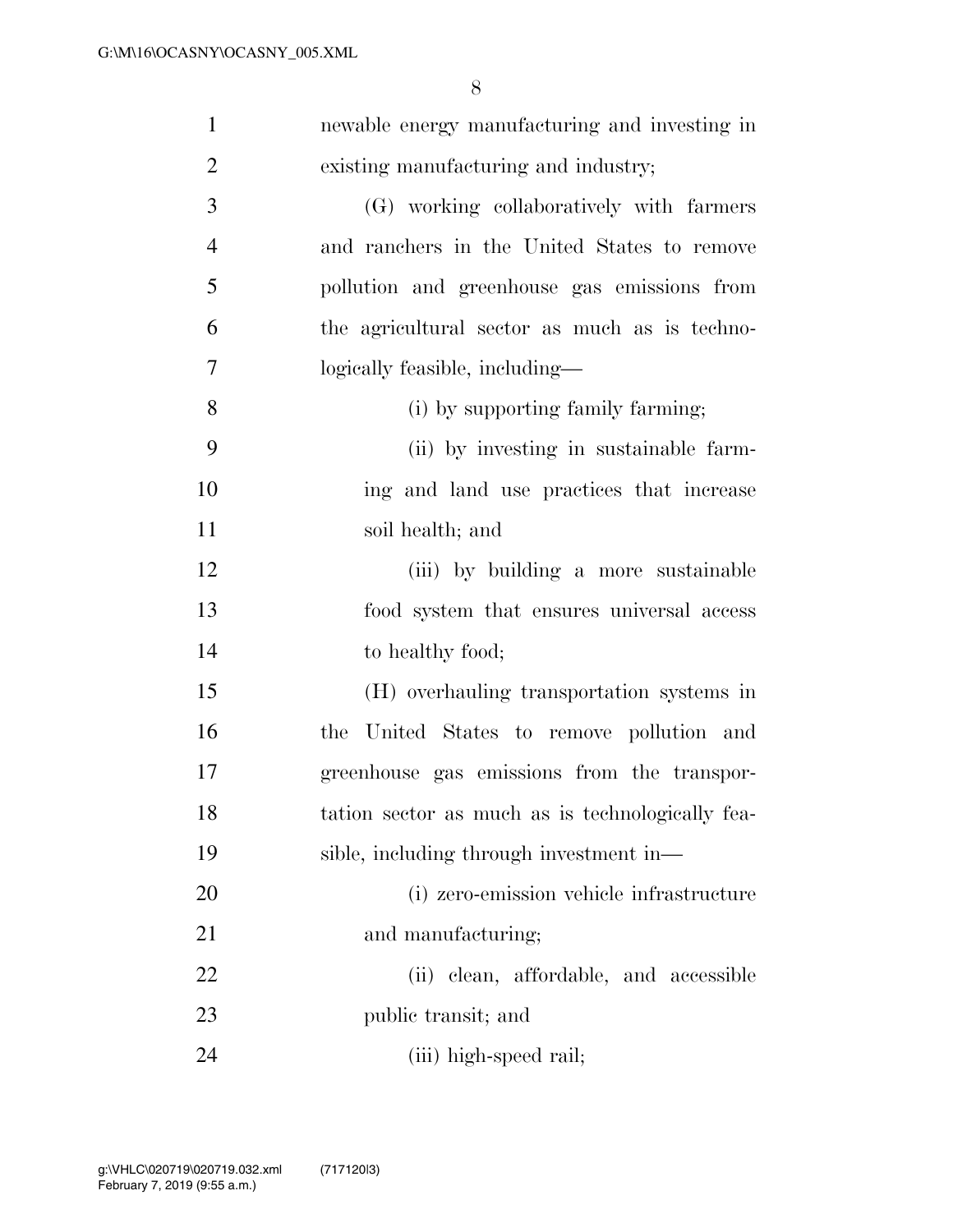| $\mathbf{1}$   | (I) mitigating and managing the long-term        |
|----------------|--------------------------------------------------|
| $\overline{2}$ | adverse health, economic, and other effects of   |
| 3              | pollution and climate change, including by pro-  |
| $\overline{4}$ | viding funding for community-defined projects    |
| 5              | and strategies;                                  |
| 6              | (J) removing greenhouse gases from the           |
| 7              | atmosphere and reducing pollution by restoring   |
| 8              | natural ecosystems through proven low-tech so-   |
| 9              | lutions that increase soil carbon storage, such  |
| 10             | as land preservation and afforestation;          |
| 11             | (K) restoring and protecting threatened,         |
| 12             | endangered, and fragile ecosystems through lo-   |
| 13             | cally appropriate and science-based projects     |
| 14             | that enhance biodiversity and support climate    |
| 15             | resiliency;                                      |
| 16             | (L) cleaning up existing hazardous waste         |
| 17             | and abandoned sites, ensuring economic devel-    |
| 18             | opment and sustainability on those sites;        |
| 19             | (M) identifying other emission and pollu-        |
| 20             | tion sources and creating solutions to remove    |
| 21             | them; and                                        |
| 22             | (N) promoting the international exchange         |
| 23             | of technology, expertise, products, funding, and |
| 24             | services, with the aim of making the United      |
| 25             | States the international leader on climate ac-   |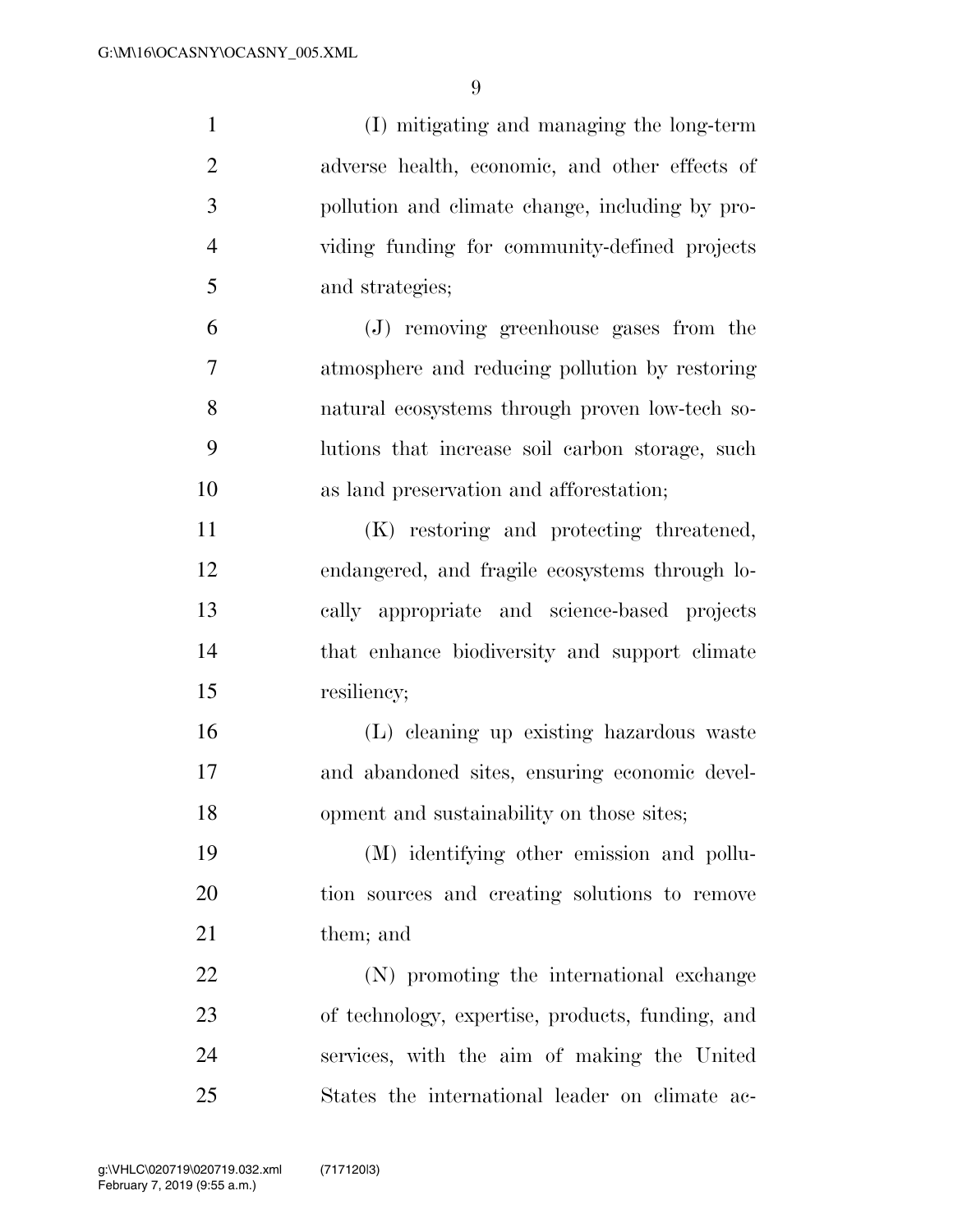| $\mathbf{1}$   | tion, and to help other countries achieve a            |
|----------------|--------------------------------------------------------|
| $\overline{2}$ | Green New Deal;                                        |
| 3              | (3) a Green New Deal must be developed                 |
| $\overline{4}$ | through transparent and inclusive consultation, col-   |
| 5              | laboration, and partnership with frontline and vul-    |
| 6              | nerable communities, labor unions, worker coopera-     |
| 7              | tives, civil society groups, academia, and businesses; |
| 8              | and                                                    |
| 9              | (4) to achieve the Green New Deal goals and            |
| 10             | mobilization, a Green New Deal will require the fol-   |
| 11             | lowing goals and projects—                             |
| 12             | $(A)$ providing and leveraging, in a way that          |
| 13             | ensures that the public receives appropriate           |
| 14             | ownership stakes and returns on investment,            |
| 15             | adequate capital (including through community          |
| 16             | grants, public banks, and other public financ-         |
| 17             | ing), technical expertise, supporting policies,        |
| 18             | and other forms of assistance to communities,          |
| 19             | organizations, Federal, State, and local govern-       |
| 20             | ment agencies, and businesses working on the           |
| 21             | Green New Deal mobilization;                           |
| 22             | (B) ensuring that the Federal Government               |
| 23             | takes into account the complete environmental          |
| 24             | and social costs and impacts of emissions              |
| 25             | through—                                               |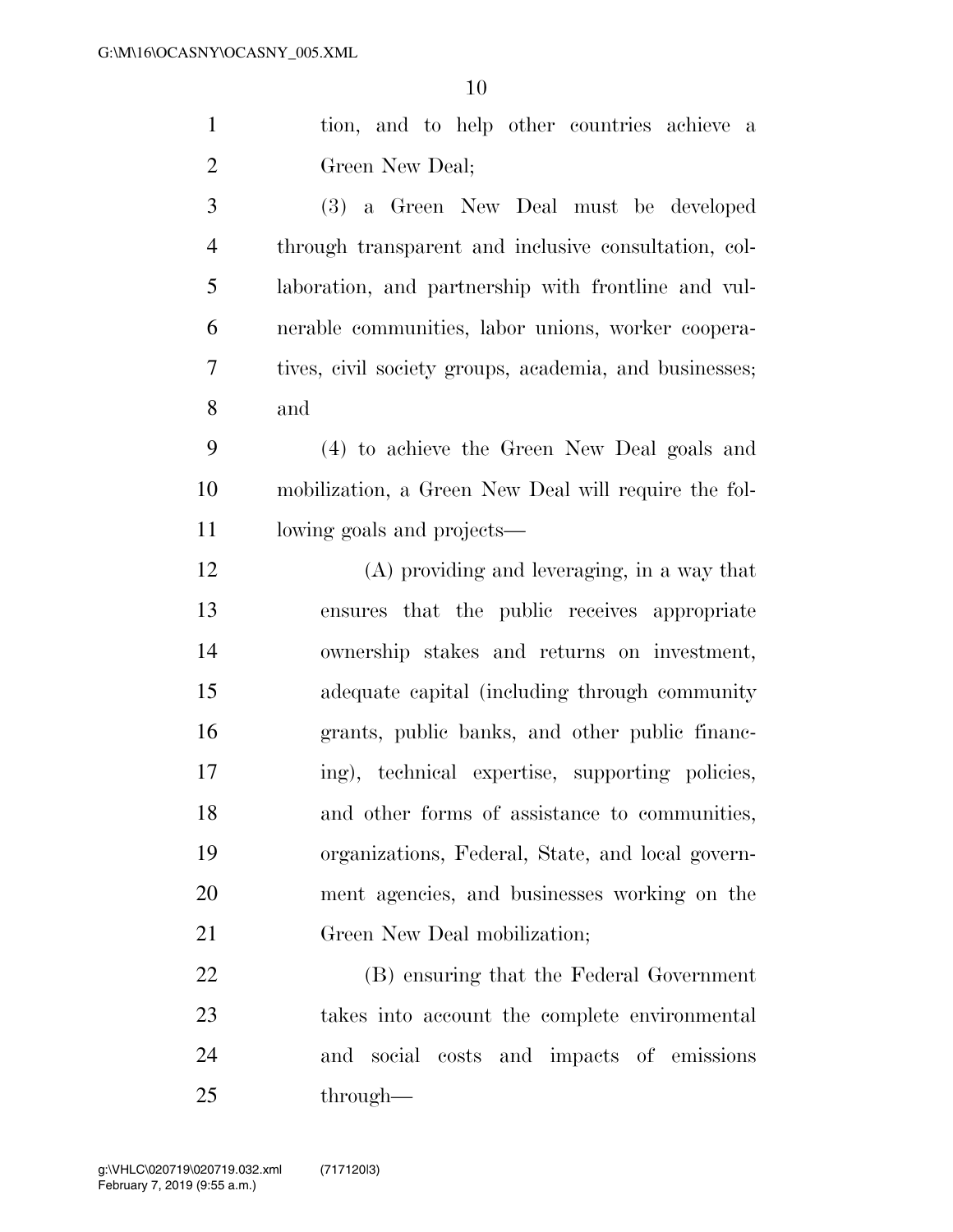| $\mathbf{1}$   | (i) existing laws;                               |
|----------------|--------------------------------------------------|
| $\overline{2}$ | (ii) new policies and programs; and              |
| 3              | (iii) ensuring that frontline and vul-           |
| $\overline{4}$ | nerable communities shall not be adversely       |
| 5              | affected;                                        |
| 6              | (C) providing resources, training,<br>and        |
| 7              | high-quality education, including higher edu-    |
| 8              | cation, to all people of the United States, with |
| 9              | a focus on frontline and vulnerable commu-       |
| 10             | nities, so that all people of the United States  |
| 11             | may be full and equal participants in the Green  |
| 12             | New Deal mobilization;                           |
| 13             | (D) making public investments in the re-         |
| 14             | search and development of new clean and re-      |
| 15             | newable energy technologies and industries;      |
| 16             | (E) directing investments to spur economic       |
| 17             | development, deepen and diversify industry and   |
| 18             | business in local and regional economies, and    |
| 19             | build wealth and community ownership, while      |
| 20             | prioritizing high-quality job creation and eco-  |
| 21             | nomic, social, and environmental benefits in     |
| 22             | and vulnerable communities, and<br>frontline     |
| 23             | deindustrialized communities, that may other-    |
| 24             | wise struggle with the transition away from      |
| 25             | greenhouse gas intensive industries;             |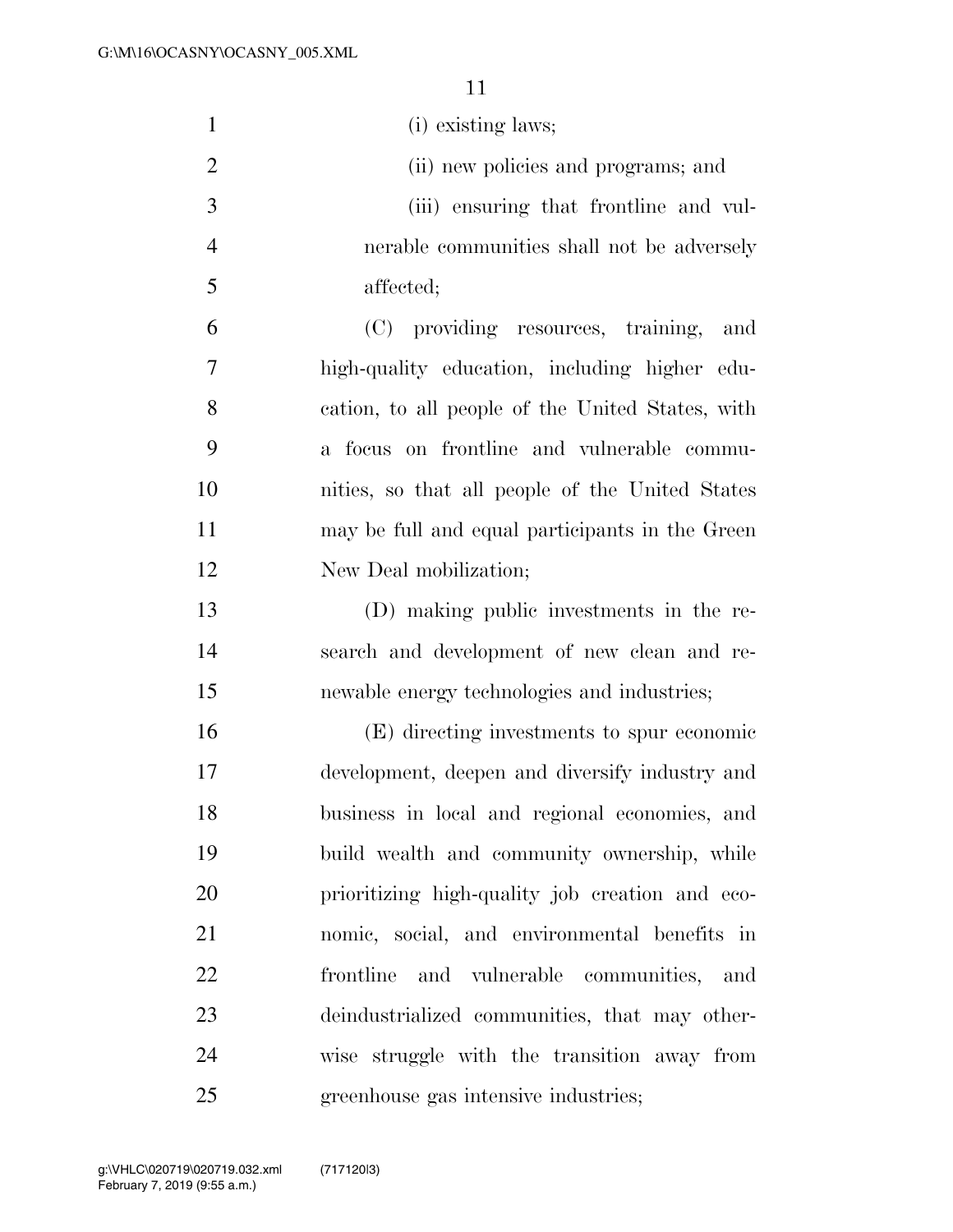| $\mathbf{1}$   | (F) ensuring the use of democratic and             |
|----------------|----------------------------------------------------|
| $\overline{c}$ | participatory processes that are inclusive of and  |
| 3              | led by frontline and vulnerable communities and    |
| $\overline{4}$ | workers to plan, implement, and administer the     |
| 5              | Green New Deal mobilization at the local level;    |
| 6              | (G) ensuring that the Green New Deal mo-           |
| 7              | bilization creates high-quality union jobs that    |
| 8              | pay prevailing wages, hires local workers, offers  |
| 9              | training and advancement opportunities, and        |
| 10             | guarantees wage and benefit parity for workers     |
| 11             | affected by the transition;                        |
| 12             | (H) guaranteeing a job with a family-sus-          |
| 13             | taining wage, adequate family and medical          |
| 14             | leave, paid vacations, and retirement security to  |
| 15             | all people of the United States;                   |
| 16             | (I) strengthening and protecting the right         |
| 17             | of all workers to organize, unionize, and collec-  |
| 18             | tively bargain free of coercion, intimidation, and |
| 19             | harassment;                                        |
| 20             | strengthening and enforcing labor,<br>(J)          |
| 21             | workplace health and safety, antidiscrimination,   |
| 22             | and wage and hour standards across all employ-     |
| 23             | ers, industries, and sectors;                      |
| 24             | enacting and enforcing trade rules,<br>(K)         |
| 25             | procurement standards, and border adjustments      |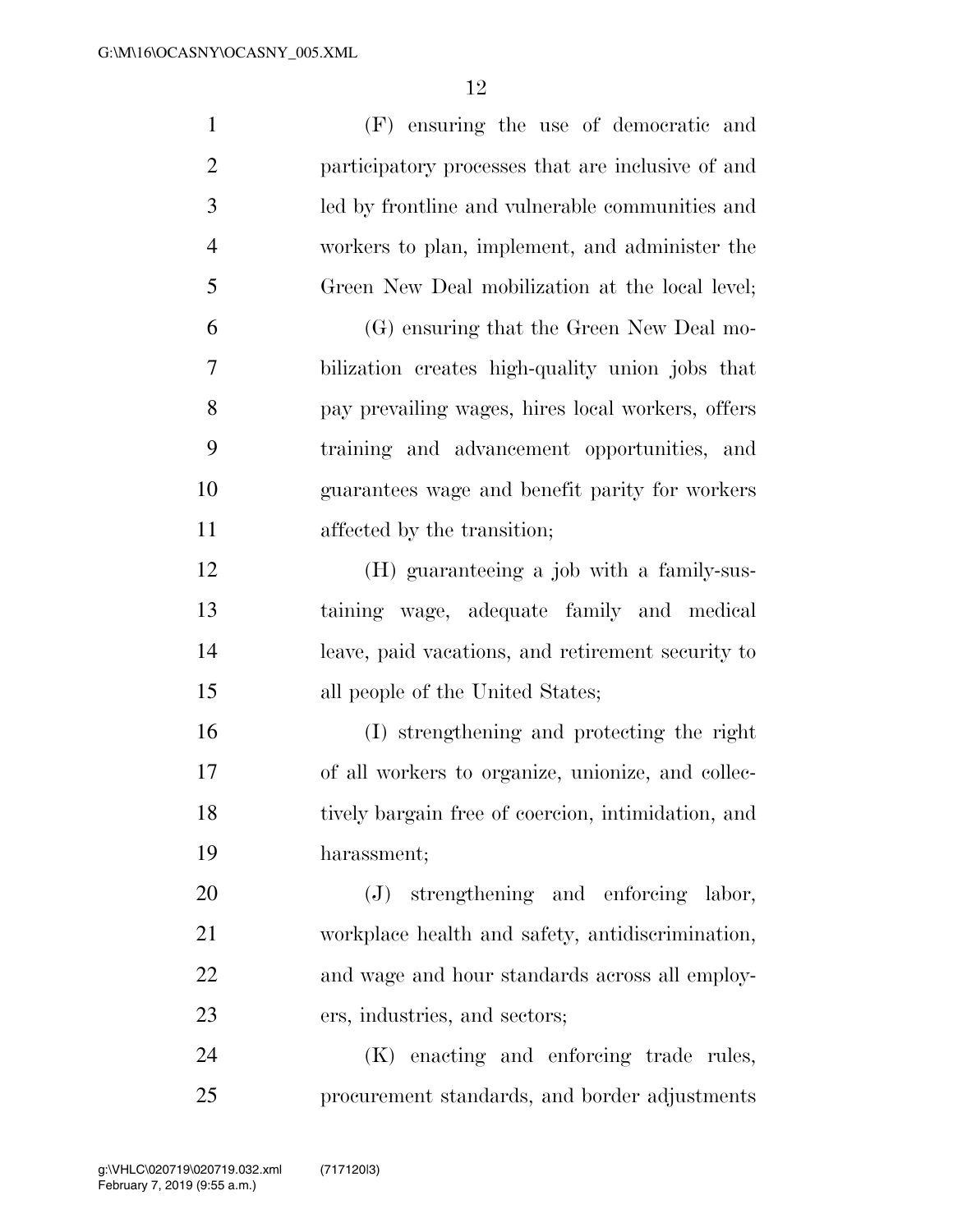| $\mathbf{1}$   | with strong labor and environmental protec-     |
|----------------|-------------------------------------------------|
| $\overline{2}$ | tions-                                          |
| 3              | (i) to stop the transfer of jobs and            |
| $\overline{4}$ | pollution overseas; and                         |
| 5              | (ii) to grow domestic manufacturing             |
| 6              | in the United States;                           |
| 7              | (L) ensuring that public lands, waters, and     |
| 8              | oceans are protected and that eminent domain    |
| 9              | is not abused;                                  |
| 10             | (M) obtaining the free, prior, and informed     |
| 11             | consent of indigenous peoples for all decisions |
| 12             | that affect indigenous peoples and their tradi- |
| 13             | tional territories, honoring all treaties and   |
| 14             | agreements with indigenous peoples, and pro-    |
| 15             | tecting and enforcing the sovereignty and land  |
| 16             | rights of indigenous peoples;                   |
| 17             | (N) ensuring a commercial environment           |
| 18             | where every businessperson is free from unfair  |
| 19             | competition and domination by domestic or       |
| 20             | international monopolies; and                   |
| 21             | (O) providing all people of the United          |
| 22             | States with—                                    |
| 23             | (i) high-quality health care;                   |
| 24             | (ii) affordable, safe, and adequate             |
| 25             | housing;                                        |